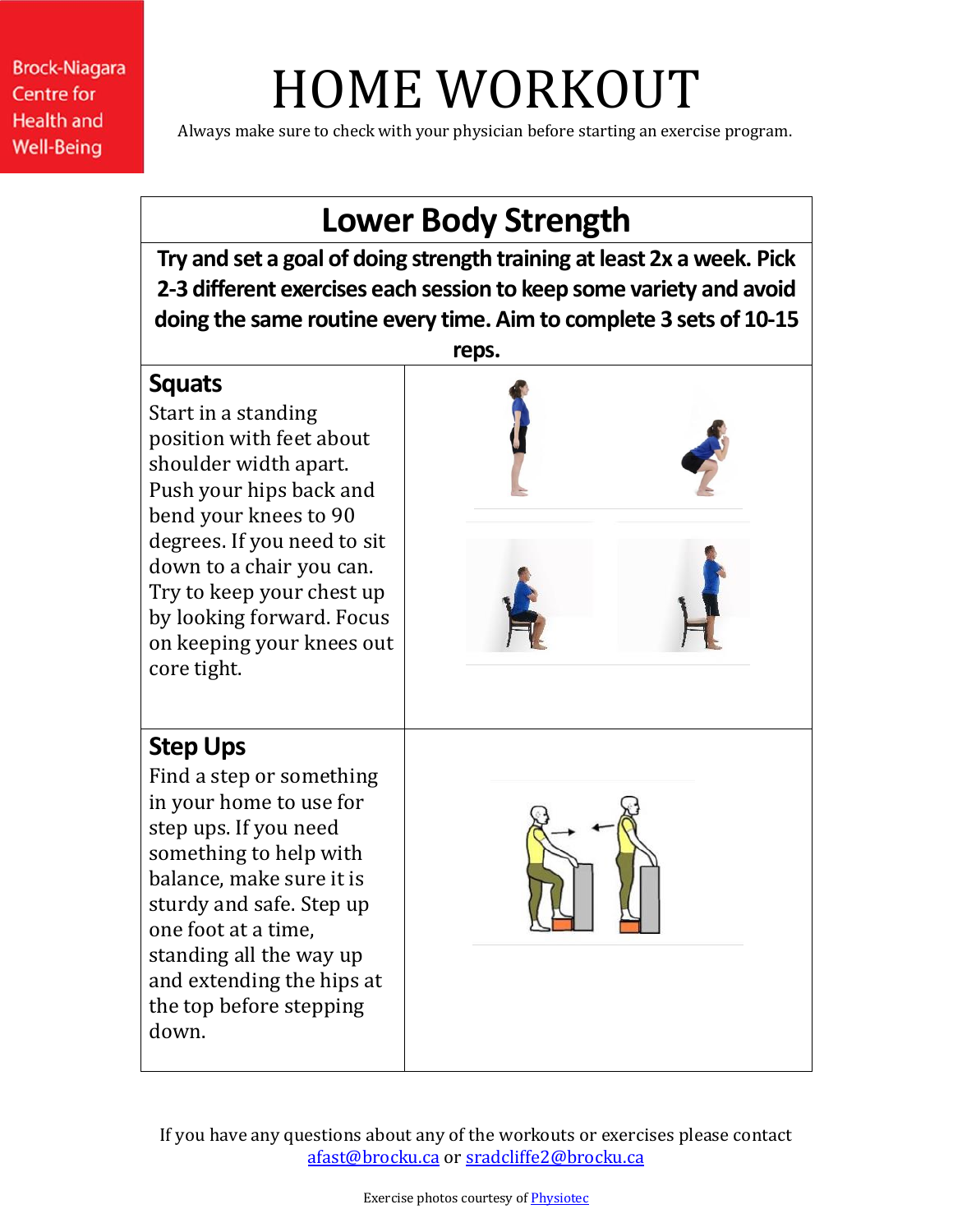### HOME WORKOUT

Always make sure to check with your physician before starting an exercise program.

### **Deadlift**

Place 2 weights on either side of your feet. Push your hips backward in a hinge movement pattern while keeping your back flat, shoulders back, and looking forward. Bend the knees slightly to go down and grab your weights. Extend the hips and knees at the same time and return to a standing position. If bending down is difficult, place your items on a chair or raised object so you do not have to bend as far down. Weights, grocery bags, or body weight can be used for this exercise.

#### **Seated Deadlift**

Sit up tall in your chair. Shoulders back, chest up, keeping your back flat, lean forward until you feel comfortable or until you are unable to keep your back flat. Once you hit this position, sit back up to the starting position. If you want to add weight you can hold it with your arms straight down at your side.

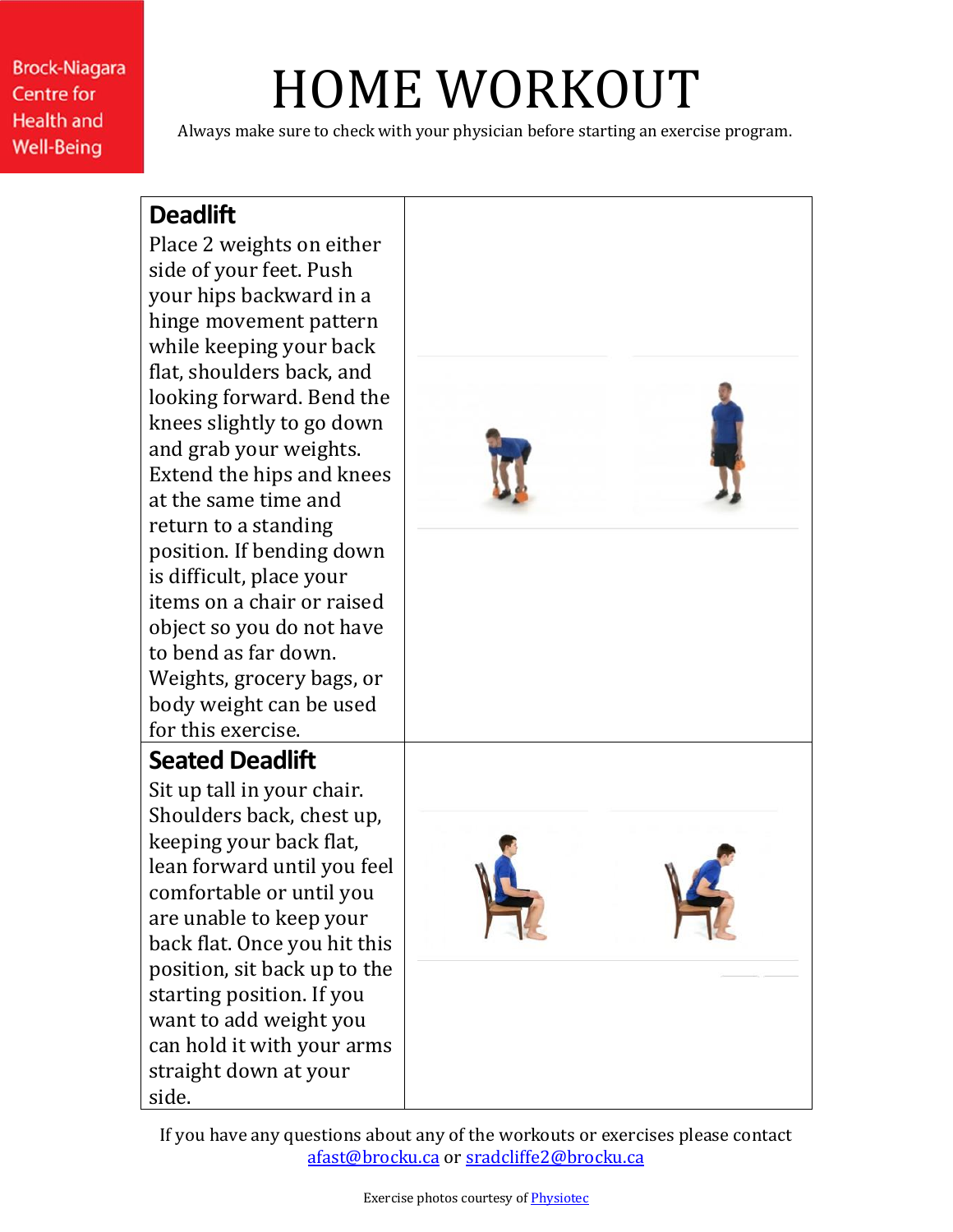## HOME WORKOUT

Always make sure to check with your physician before starting an exercise program.

#### **Hip Extension** Stand behind something that is safe and sturdy to hang on to for balance, such as a chair, walker or counter. Slowly lift your leg straight back with your toe pointing down. Try not to twist to the side or lean forward as you extend your leg back. **Lunges** Stand with your feet shoulder width apart. Take a step forward bending your hip and knee to 90 degrees. Drop your back leg straight down, touching your knee to the ground or as close as possible. Engage your core and keep your torso in an upright position. Push through the middle and heel of your foot when standing back up to starting position. To put less pressure on your knee, from starting position step backwards instead, dropping straight down.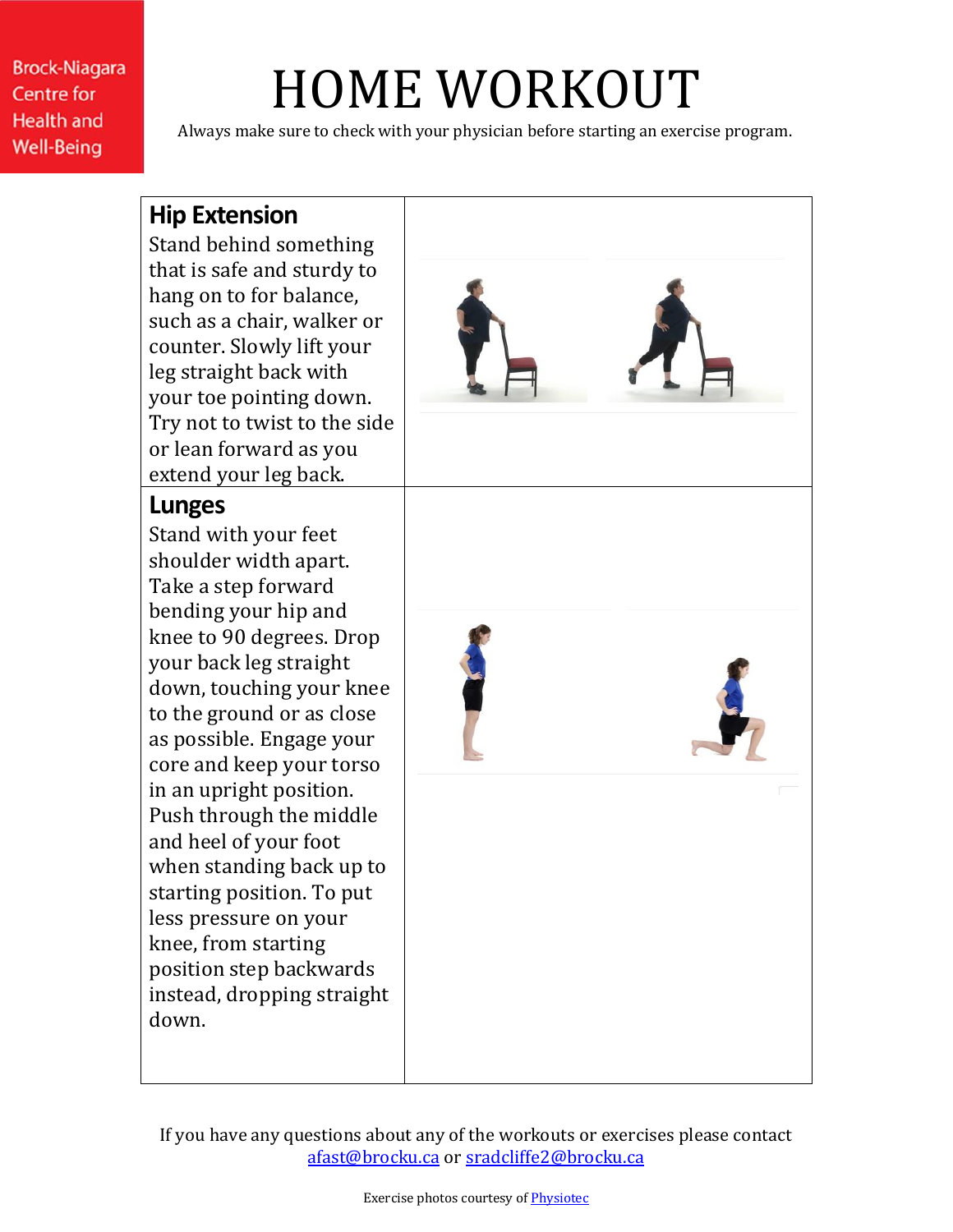### HOME WORKOUT

Always make sure to check with your physician before starting an exercise program.

### **Split Squats**

Stand with your feet shoulder width apart. Take a step forward with one foot slightly wider than shoulder width apart. From here, make sure you are in a wellbalanced position before dropping down. Drop your hips down bending your knee to 90 degrees. Push straight back up through the middle and heel of your foot. If you need something for more balance support, make sure it does not move and is in a safe position.

#### **Side- Step**

Start with your feet about shoulder width apart and a slight bend in your knees. Step to the side keeping your feet apart or tension in the band if you have one, as you move. Ankle weights can also be used for added resistance.

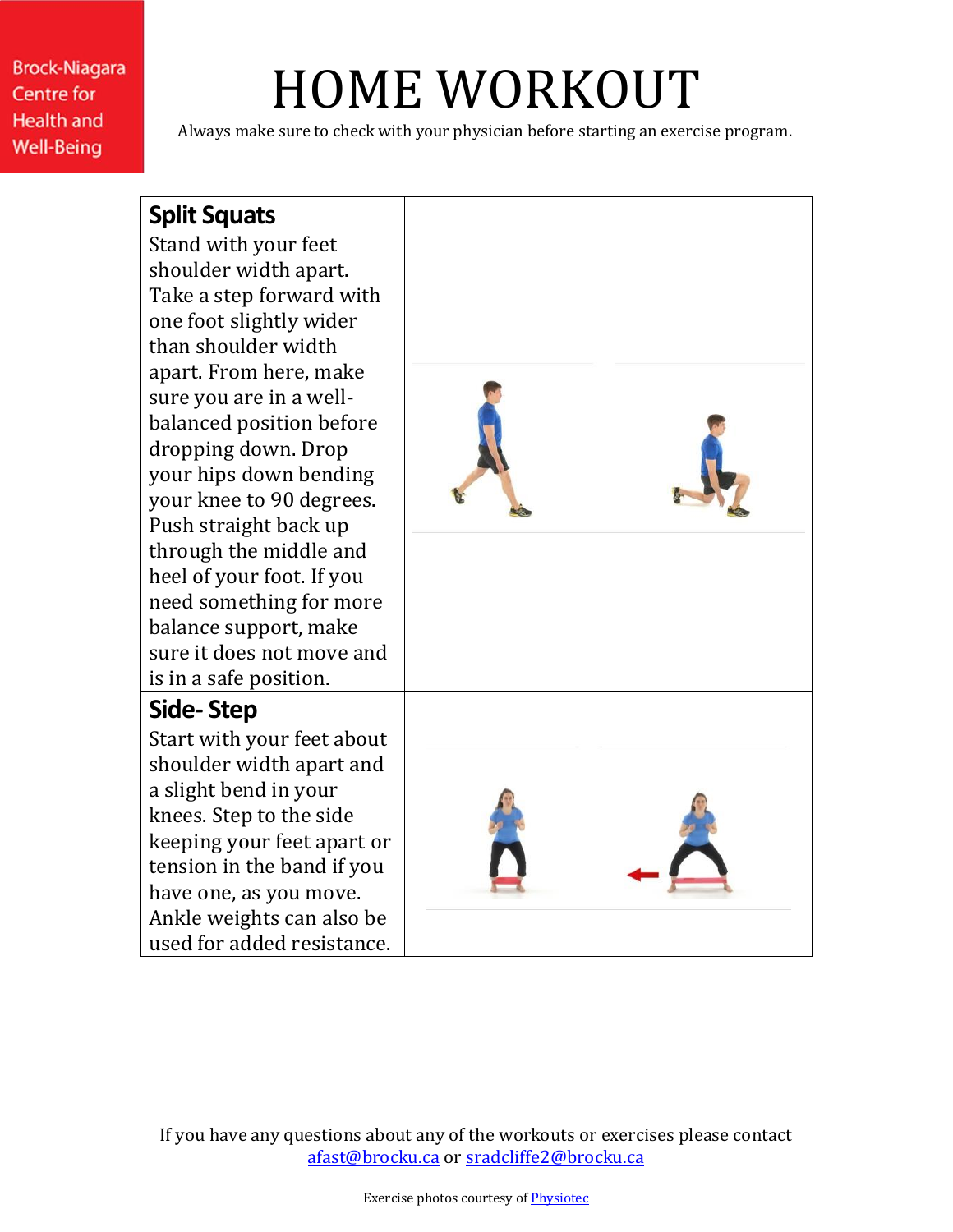# HOME WORKOUT

Centre for **Health and Well-Being** 

**Brock-Niagara** 

Always make sure to check with your physician before starting an exercise program.

### **Hip Abduction**

| Start in a standing<br>position holding onto<br>something secure for<br>balance if needed. Raise<br>your leg laterally in a                                                                                        |  |
|--------------------------------------------------------------------------------------------------------------------------------------------------------------------------------------------------------------------|--|
| controlled movement                                                                                                                                                                                                |  |
| while maintaining a<br>straight upright position.                                                                                                                                                                  |  |
| Another option is to<br>complete the exercise<br>while lying on your side.<br>Start with one foot on top<br>of the other, slowly lift the<br>top leg up straight. Only<br>lift as high as you feel<br>comfortable. |  |
| <b>Seated Leg Extension</b>                                                                                                                                                                                        |  |
| Start by sitting in a chair                                                                                                                                                                                        |  |
| with feet flat on the floor.                                                                                                                                                                                       |  |
| Lift your legs one at a time                                                                                                                                                                                       |  |
| up to full extension. You                                                                                                                                                                                          |  |
| can alternate legs or do all<br>repetitions on one leg                                                                                                                                                             |  |
| before moving to the                                                                                                                                                                                               |  |
| other. Add an ankle                                                                                                                                                                                                |  |
| weight or attach a band                                                                                                                                                                                            |  |
| for added resistance.                                                                                                                                                                                              |  |